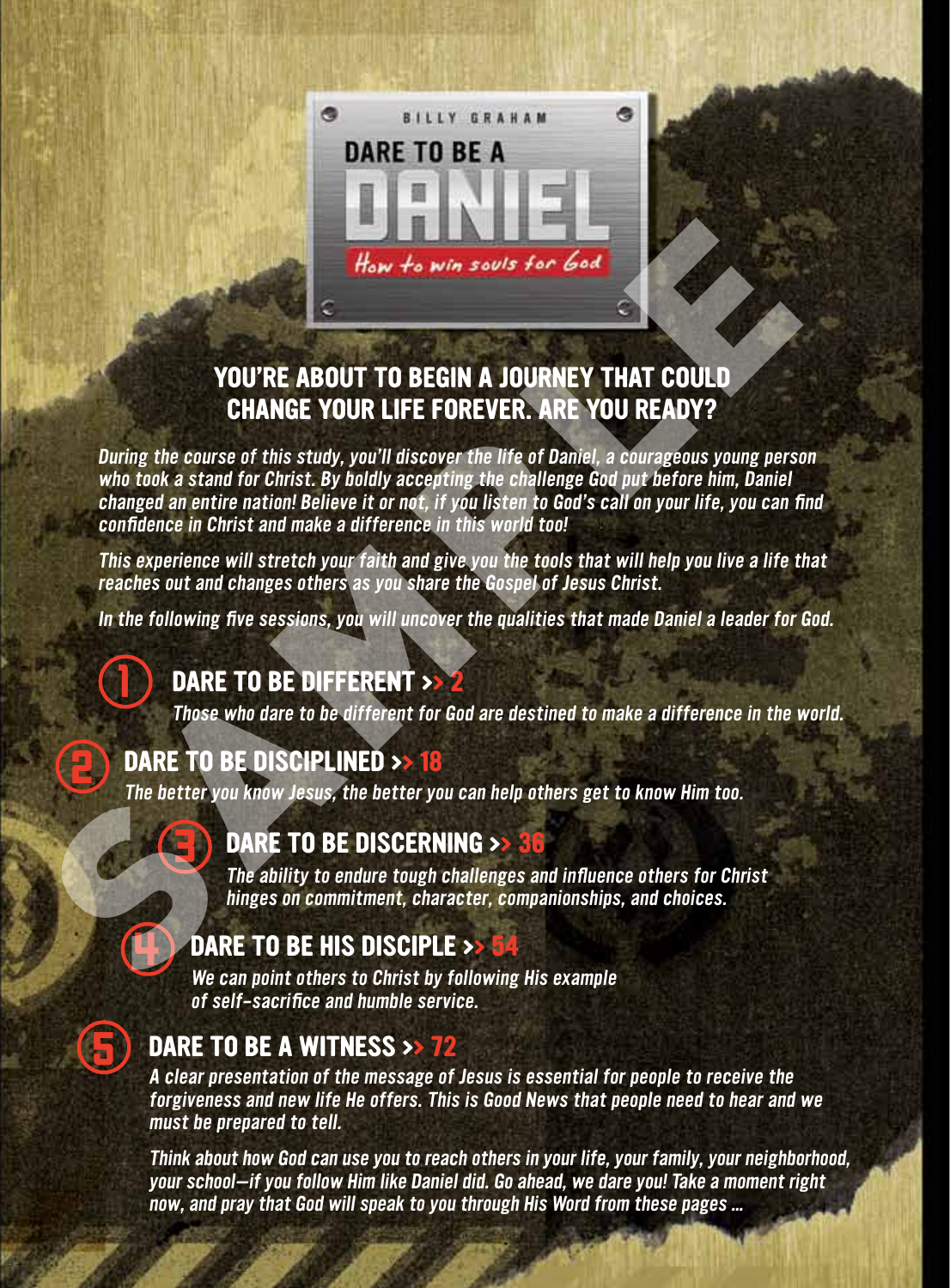Dare To Be Different

**LESSON ONE** 

### Those who dare to be different for God are destined to make a difference in the world.

**The world is full of followers**—people who tend to go with the flow and conform to the culture around them. But God is looking for leaders—people who aren't afraid to stand up and be different. You may have heard it said, "If you don't stand for something, you'll fall for anything."

**When God asks you to be different**, He's not asking you to be weird or strange (although some people view Christians that way), nor does it mean being different just for the sake of being different. Here's the deal—God created you special. He created you with intention—not only to love Him, but to be His representative to a world that's looking for leaders. As you follow God's purposes and live by His standards, you'll think, act, and live differently than people who don't follow Jesus. That will make you different … but in a really good way! Dave To Be Different that the three than the three than the three than the three than the three than the three than the three than the three than the three than the three than the three than the three three three three thr

**Daniel understood** that as a follower of God, he should live differently than the culture around him. He knew other people were watching and how he lived would reveal the authenticity of his faith and the power of God.

**Consider all of the differences** Daniel faced. He was taken from his home to a different country, immersed in a different culture, subjected to a different routine, lived with a different family, ate different food, and received a different name. He was in a different world altogether, faced with the challenges of what he would do with his faith.

**This is like the challenge you're facing** as you proceed through middle school and into high school. Things are changing. Like Daniel, you have to decide whether these changes will have a positive or a negative effect on you—and whether you will have a positive effect on others.

**Daniel didn't allow** the pressures and practices of the surrounding culture to change him in a negative way. Instead, he determined to change the culture in a positive way.

**By daring to be different, Daniel was destined to make a difference in his world.** As you trust Jesus and let His life and message show through you, God can help you make a difference in your world. Daniel didn't allow the pressures and practices of the surrounding culture to change this in in a negative way. Instead, he determined to change the culture in a positive way. Instead, he determined to change the culture i

**God created and saved you not just for your own benefit, but so you can influence others for Him.**

**By pursuing God and His purposes above all else, you're making a choice to be distinctly different from your culture and those who don't follow Jesus.**

**As you resist pressure to conform to the world's pattern, God can work through you to bring positive change and lead others into a personal relationship with Jesus.**

**2 3**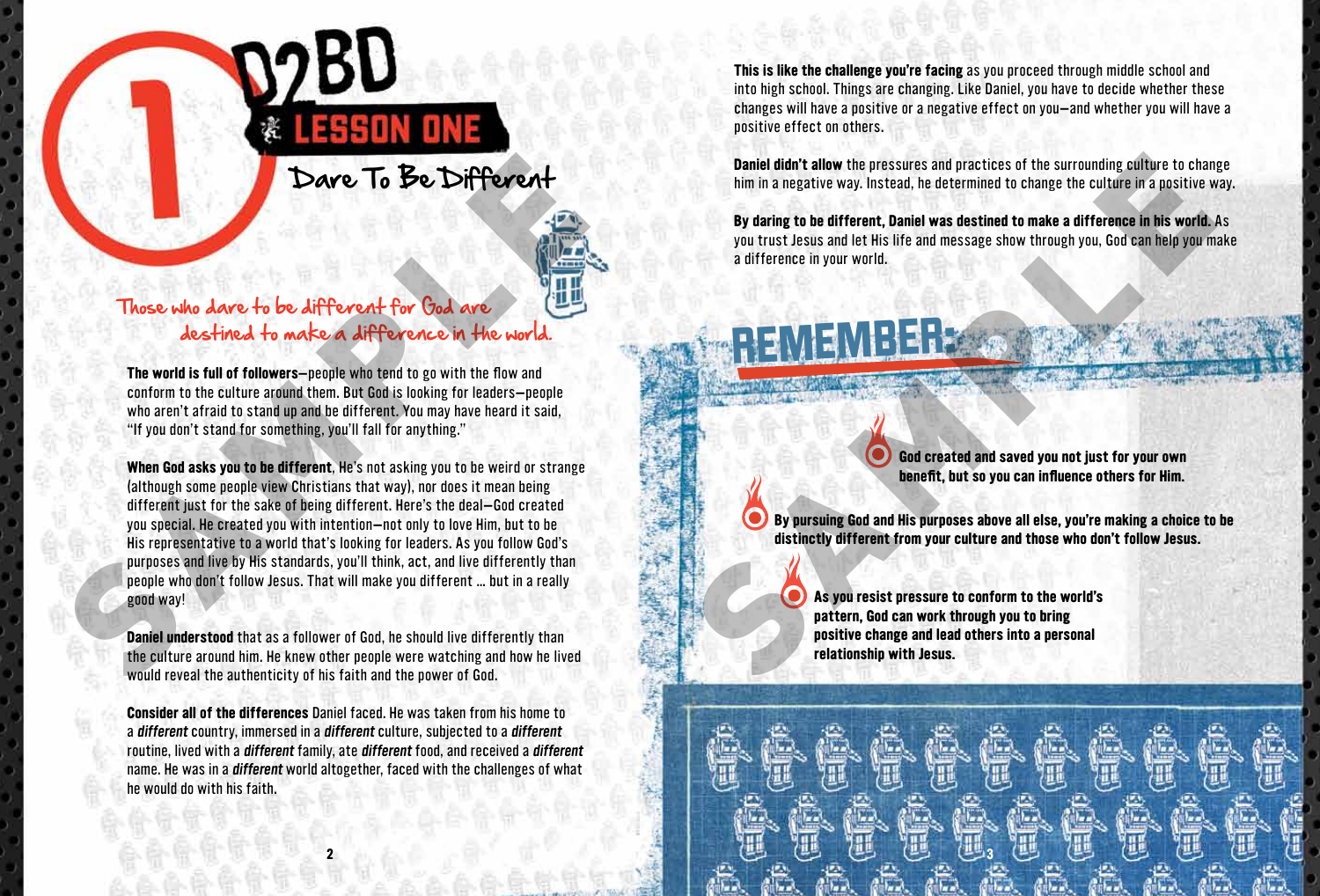

### (Refer to the following script for the in-class reading of this session's Bible text.)

NARRATOR: In the third year of the reign of Jehoiakim king of Judah, Nebuchadnezzar king of Babylon came to Jerusalem and besieged it. And the Lord delivered Jehoiakim king of Judah into his hand, along with some of the articles from the temple of God. These he carried off to the temple of his god in Babylonia and put in the treasure house of his god.

KING NEBUCHADNEZZAR: Then the king ordered Ashpenaz, chief of his court officials, to bring in some of the Israelites from the royal family and the nobility—young men without any physical defect, handsome, showing aptitude for every kind of learning, well informed, quick to understand, and qualified to serve in the king's palace. He was to teach them the language and literature of the Babylonians. The king assigned them a daily amount of food and wine from the king's table. They were to be trained for three years, and after that they were to enter the king's service.

DANIEL'S FRIENDS: Among these were some from Judah: Daniel, Hananiah, Mishael and Azariah. The chief official gave them new names: to Daniel, the name Belteshazzar; to Hananiah, Shadrach; to Mishael, Meshach; and to Azariah, Abednego.

DANIEL: But Daniel resolved not to defile himself with the royal food and wine, and he asked the chief official for permission not to defile himself this way.

ASHPENAZ: Now God had caused the official to show favor and sympathy to Daniel, but the official told Daniel, "I am afraid of my lord the king, who has assigned your food and drink. Why should he see you looking worse than the other young men your age? The king would then have my head because of you."

DANIEL: Daniel then said to the guard whom the chief official had appointed over Daniel, Hananiah, Mishael and Azariah, "Please test your servants for ten days: Give us nothing but vegetables to eat and water to drink. Then compare our appearance with that of the young men who eat the royal food, and treat your servants in accordance with what you see."

ASHPENAZ: So he agreed to this and tested them for ten days.

NARRATOR: At the end of the ten days they looked healthier and better than any of the young men who ate the royal food. So the guard took away their choice food and the wine they were to drink and gave them vegetables instead.

DRNIEL'S FRIENDS: To these four young men God gave knowledge and understanding of all kinds of literature and learning. And Daniel could understand visions and dreams of all kinds. At the end of the time set by the king to bring them in, the chief official presented them to Nebuchadnezzar.

KING NEBUCHADNEZZAR: The king talked with them, and he found none equal to Daniel, Hananiah, Mishael and Azariah; so they entered the king's service.

NARRATOR: In every matter of wisdom and understanding about which the king questioned them, he found them ten times better than all the magicians and enchanters in his whole kingdom. And Daniel remained there until the first year of King Cyrus.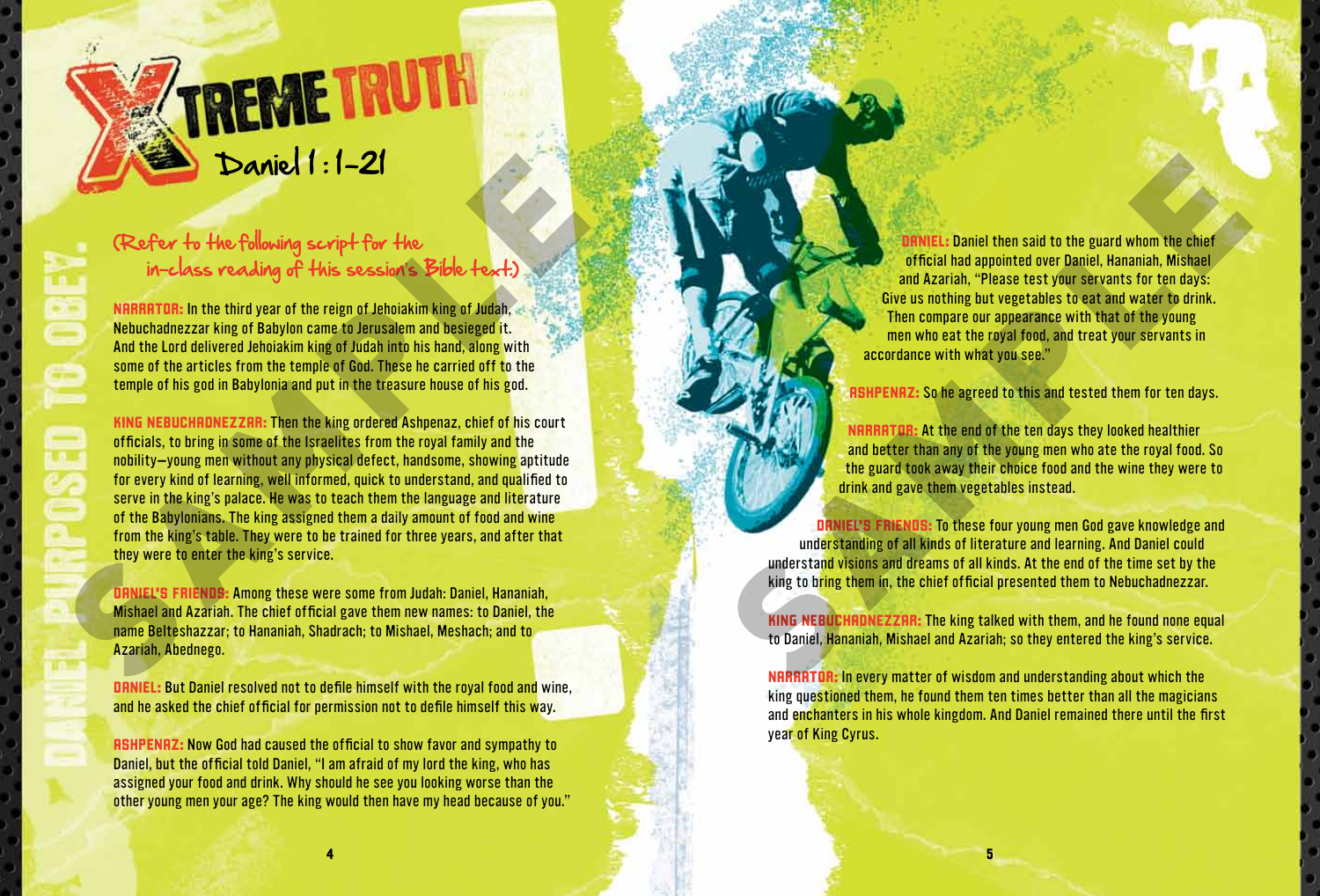## **BACK-IT-UP <<**

**EACH DAY THIS WEEK**, take a look at what else the Bible says about taking a bold stand for God and about the effect that our relationships can have on our influence for Christ.

#### **Romans 12:1-2**

"Therefore, I urge you, brothers, in view of God's mercy, to offer your bodies as living sacrifices, holy and pleasing to God-this is your spiritual act of worship. Do not conform any longer to the pattern of this world, but be transformed by the renewing of your mind. Then you will be able to test and approve what God's will is—his good, pleasing and perfect will." **EACH DAY THIS WEEK**, take a look at what else the Bible says about taking<br>a buld stand for God and about the effect that our relationships can have on our<br>influence for Christ.<br>**ROMANS 12:1-2**<br>"Therefore, lurge you, broth

**PRACTICE:** What can you do differently today to honor Jesus with your attitude, words, and actions?

**PRAY:** Ask God to help you live by the pattern of His Word rather than the pattern of the world.

#### **2 Corinthians 5:17**

"Therefore, if anyone is in Christ, he is a new creation; the old has gone, the new has come!"

**PRACTICE:** What old habit or behavior can you break or change with God's help, starting today?

**PRAY:** Ask Jesus to help you reflect on His "newness" in your life each new day.

#### **Ephesians 2:10**

"For we are God's workmanship, created in Christ Jesus to do good works, which God prepared in advance for us to do."

**PRACTICE:** In what practical way can you help or serve someone today?

**PRAY:** Give thanks to God for the abilities and opportunities He gives you to honor Him.

#### **GALATIANS 2:20**

"I have been crucified with Christ and I no longer live, but Christ lives in me. The life I live in the body, I live by faith in the Son of God, who loved me and gave himself for me."

**PRACTICE:** In what specific ways will people see Jesus' character through your life today?

**PRAY:** Thank Jesus for giving His life for you and for living through you.

#### **2 Corinthians 6:17-18**

"Therefore come out from them and be separate, says the Lord. Touch no unclean thing, and I will receive you. I will be a Father to you, and you will be my sons and daughters, says the Lord Almighty."

**PRACTICE:** In what way do you need to separate yourself from ungodly behavior today?

**PRAY:** Pray for wisdom and strength to avoid spiritually compromising situations.

#### **1 PETER 2:11-12**

**6 7**

e

"Dear friends, I urge you, as aliens and strangers in the world, to abstain from sinful desires, which war against your soul. Live such good lives among the pagans that, though they accuse you of doing wrong, they may see your good deeds and glorify God on the day he visits us." **PRACTICE:** In what specific ways will people see Jesus' character through<br>your life today?<br>**PRAY.** Thank Jesus for giving His life for you and for living through you.<br>**2 CORINTHIANS 6:17-18**<br>"Therefore come out from them

**PRACTICE:** Demonstrate God's love and kindness toward as many people as you can.

**PRAY:** Ask God to help you live with an eternal perspective rather than an earthly one.

**God created you with the ability to honor Him and make a positive difference in the world. Your life will have the most meaning, joy, and purpose when you determine to live it the way God intended. "Doing your own thing" will never bring you the peace, comfort, and fulfillment that you can have by following Christ. If you're not afraid to be different for Jesus, He can use you to lead others to Him.**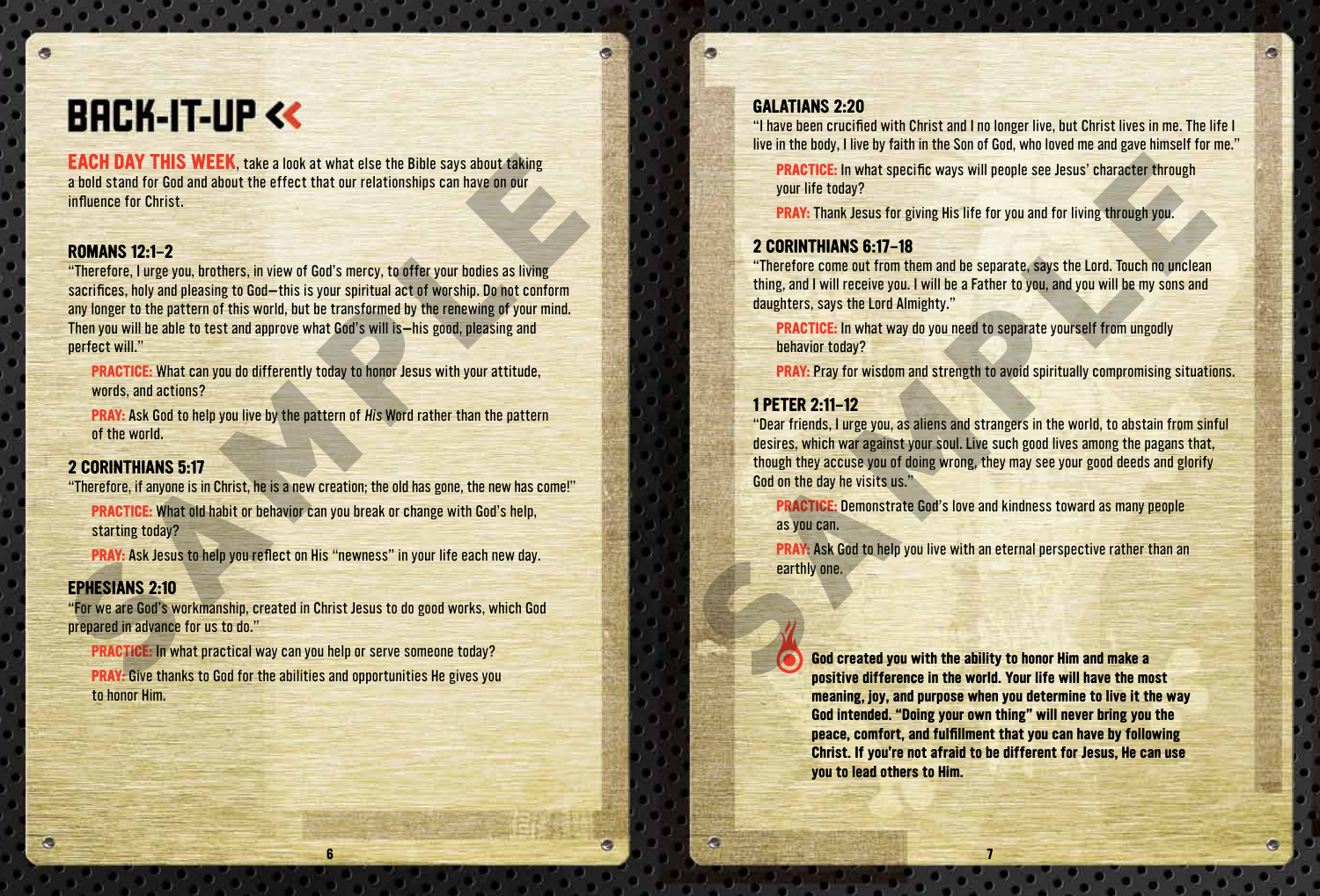# WITNESS/WORK

**OK**, so you are willing to be different and take a stand for Christ, but how do you do that? IT'S AS EASY AS 1-2-3!

1. It helps to have a clear handle on why being a Christian is a good thing. **How has it made you different or better?** If someone were to ask you, "Why should I become a Christian?" what would you say? MY STORY **EXECUTE: CONSIDERATIVE CONSIDERATIVE IN A CONSIDERATIVE CONSIDERATIVE IN A CONSIDERATIVE CONSIDERATIVE IN A CONSIDERATIVE CONSIDERATIVE IN A CONSIDERATIVE CONSIDERATIVE IN A CONSIDERATIVE WAS A UNIVERSE AND UNIVERSIDE U** 

SAMPLE SAMPLE

**Make a list of the benefits of being a follower of Christ:**

It's crucial to know what you believe and to be able to clearly communicate your faith in Christ. That doesn't have to be difficult, but it helps to have a plan.

> And we have seen and testify that the Father has sent his Son to be the Savior of the world. 1 John 4:14

2. It's important to be able to tell someone how you became a Christian. Telling your own "faith story" is sometimes called sharing your testimony.

**Write your own faith story below.** Try telling it in three parts:

(1) What was your life like **before** you became a Christian?

(2) Why did you decide to accept Christ as your Savior, and **how** did you do that? (Helpful hint: How did you hear about Christ? What did you hear about Christ? How did you respond?)

(3) In what ways has your life changed **since** you made that decision, and what difference does Jesus continue to make in your life?

Work from these questions, or, if you have very little life history before receiving Christ, you could take this simple approach to presenting your story: **why** you are a Christian, **how** you became one, and **what** difference it makes in your life.

**Write a brief draft of your story for practice:**

**8**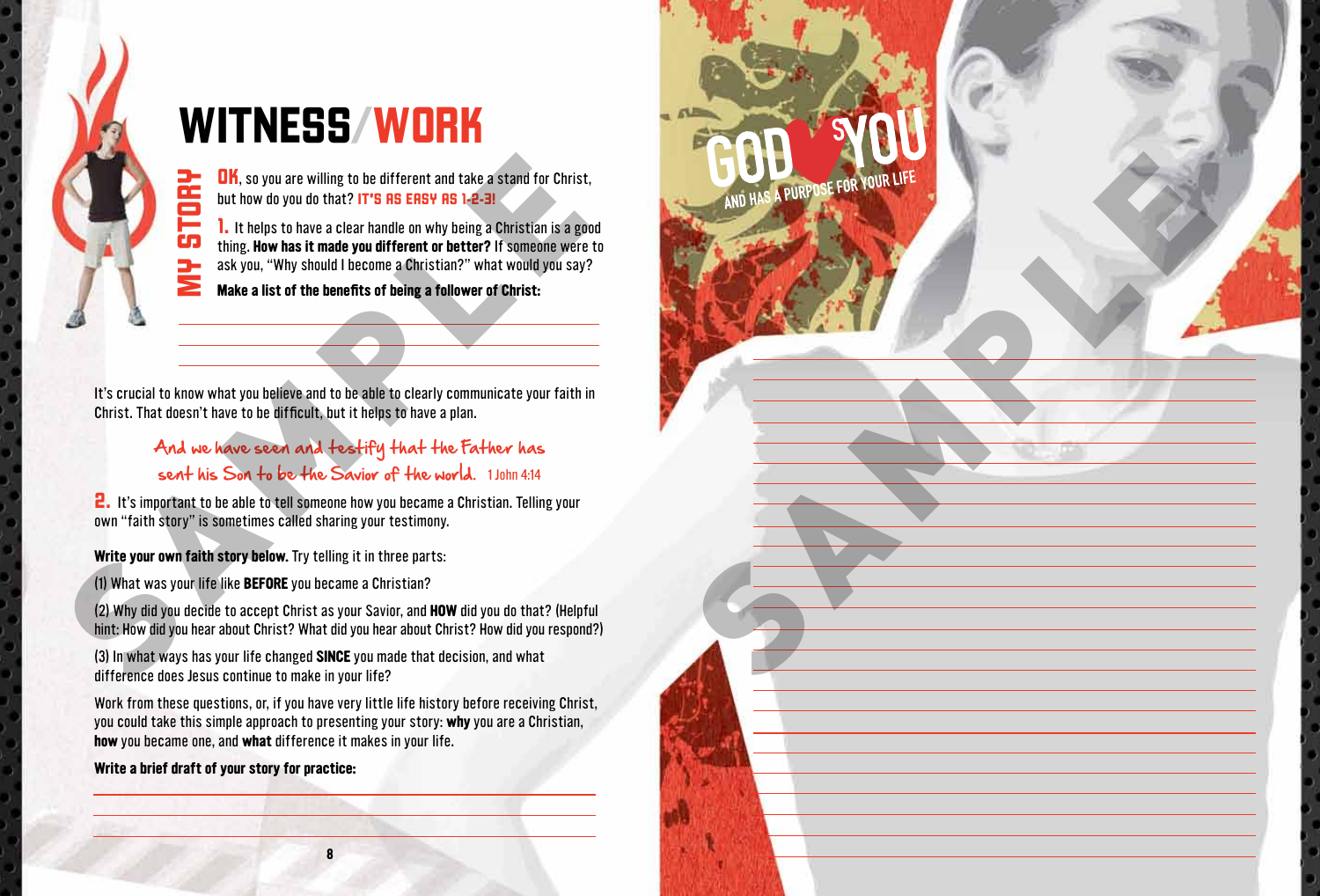SCRIPTURE MEMORIZATION: SCRIPTURE MEMORIZATION:

Set a reasonable goal and stick to it. For<br>example, try to memorize just one or two<br>verses per week example, try to memorize just one or two<br>verses per week.

- Be familiar with the larger passage, or context, in which the verse is found.
- $\bullet$  Read the verse aloud several times with a lot of feeling.
- **Don't just scan the verse. Read it intently,** like you would a love letter.
- $\bullet$  Memorize a phrase at a time. Add more as
- • Quote word-for-word to build confidence and accuracy.
- Repeat the reference (the address) of the passage before and after you say it.
- **Meditate on the verse (think or chew on the meaning and consider how it applies**  $t$ the meaning and consider how chew on<br>your life).
- Use the verse over time to help you commit it to memory.

3. You need to be able to **clearly present the Gospel**—the Good News about Jesus—and help a person understand how to start a relationship with Jesus.

We'll work on this more in the upcoming sessions. But as a starting place, take some time to read through the "Steps to Peace With God" witnessing tool that you were given. Start to learn those four simple steps. We'll practice using them later in the course. **For now, learn Step 1 and memorize two Bible verses** that go along with this step.

**purpose for your life.**

**Here they are:**

## **GTEP**

**10 11**

# **STEPS TO PEACE WITH**  $\blacksquare$

**Take time to memorize these two verses along with Step 1 of the presentation. Review these things daily throughout the week until they are set in your mind.**

**John 3:16: For God so loved the world that he gave his one and only Son, that whoever believes in him shall not perish but have eternal life.**

**John 10:10, NKJV: I have come that they may have life, and that they may have it more abundantly.**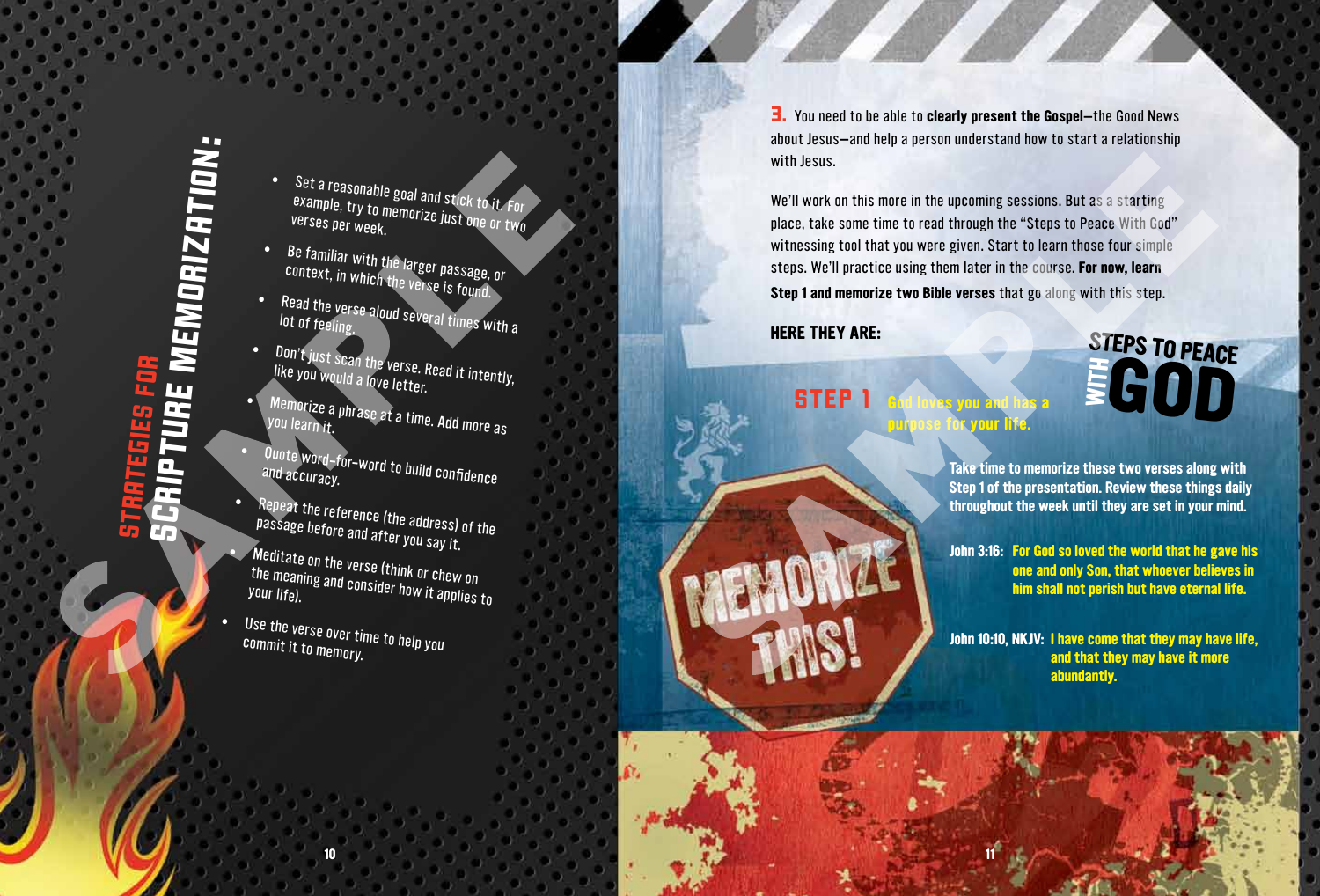Assignments for Servants of the Most High God. I DARE YOU!

THIS WEEK, make note of several ways in which you are tempted or pressured to compromise your faith, values, and relationship with Jesus. In these situations you must **be like Daniel**—make a deliberate choice not to corrupt yourself spiritually, but instead to do what pleases and honors God. THIS WEEK, make note of several ways in which was a responded to comprisue of the Carolina or process and hones who was the like Damitel – make a deliberate choice not you must be like Damitel – make a deliberate choice no

Think about what it means to be corrupted. Metal that is corrupted rusts away and loses strength. Politicians or police officers who are corrupt are "sellouts" willing to take a bribe and eventually go to jail. Do you want to see your faith and your life corrupted?

1. List each event you recall and honestly describe how you responded. Be prepared to share one of your stories in the next class session.

THE SITUATION **THE CHOICE YOU MADE** 

**2.** In the space below, describe two or three situations in which you deliberately chose to be different from others around you in your attitudes, words, decisions, and actions. Note how your choices could affect your witness for Christ and influence others in a positive way. **2.** In the space helow, describe two or three situations in which you deliberately<br>to be different from others around you in your attitudes, words, decisions, and act<br>Note how your choices could affect your witness for Ch

**3.** Is there any aspect of life in which you have not dared to be different in a way that would please God? Maybe something about your behavior isn't setting the best example or it's sending out the wrong message about being a follower of Christ.

(or)

Perhaps you're daring to be different and taking a bold stand for God. Now you're ready to step out and really make a difference for Jesus. Maybe you can invite some new friends to a youth event. You might even have an idea to start a new ministry.

**Get alone with God** and talk to Him about one of the issues above as it applies to your life. Renew your commitment to stand up for Christ. Ask Jesus for help, guidance, and boldness to take the steps necessary to accomplish His plans and impact others for Him.

(∰

Log on to DaretoBeaDaniel.com/DanielLog for special bonus activities—like an online journal, exciting games, and video content. To access the activity this week, log on with the following pass code at the prompt: DIFFERENT.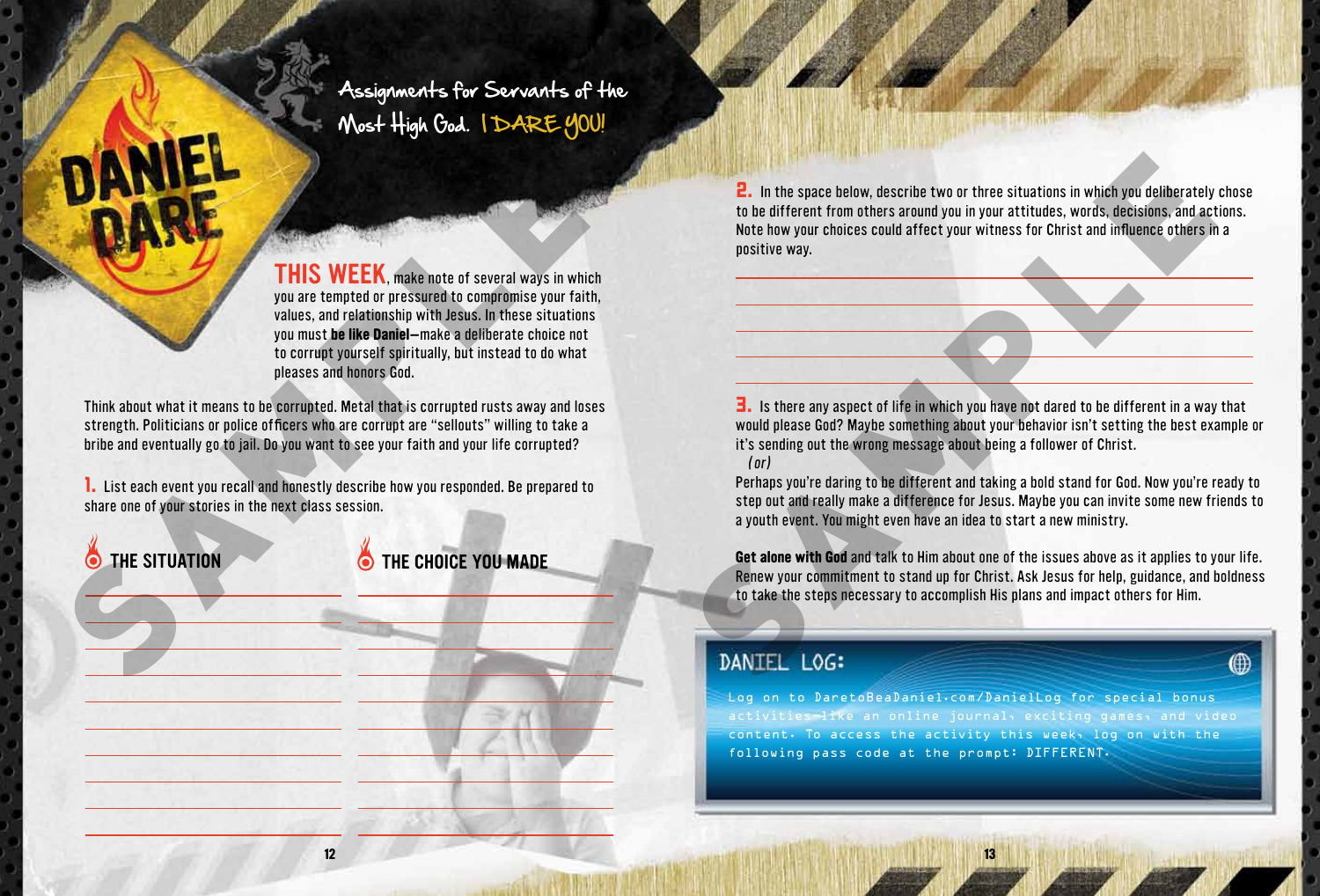

## Eric Liddell

**Nations take a lot of pride** in their Olympic athletes. People expect the utmost effort from those chosen few who are gifted enough to represent their countries at the games. That's why many people in Great Britain didn't know what to make of Eric Liddell. Before the 1924 Paris Olympics, the track star announced that he would not participate in his best event—the 100-meter dash. Why not? Because the trials for the race were scheduled for Sunday! Fric Liddell<br>
Nations take a lot of pride in their Olympic<br>
talletes. People expect the utmsst effort<br>
from those chosen few who are gifted<br>
emagli to represent their countries at the<br>
games. That's why many people in Grea

Eric Liddell was a celebrated rugby player and runner in his native Scotland. A devout Christian, Eric came from a family of missionaries and was preparing for the mission field himself. He had always believed Sunday to be "the Lord's Day." For Liddell, that meant Sunday was for worship and rest. Running in the Olympic trials on a Sunday would violate what Liddell believed—so he chose not to run in the event at all.

Some people were angry with Eric Liddell for choosing to stand by his convictions. But they were just as pleasantly surprised by his success at the Paris Olympics. Liddell won both the bronze medal in the 200-meter dash and an unexpected gold medal in the 400-meter dash.

**14 15**

Eric Liddell went on to join his family in China as a medical missionary. He was always a popular Bible teacher and preacher. He spread the message of Christ in China from 1925 to 1943. In 1943, he was imprisoned in a Japanese internment camp with other missionaries and their families during World War II.

Even in confinement, Liddell encouraged his fellow prisoners with Bible studies and prayer times. He also organized games for the youth and children in the prison camp. He spent early mornings and late nights in prayer and personal Bible study, often reading God's Word by the light of a peanut-oil lamp. He died from the effects of a brain tumor in 1945, just a few months before the war ended. Liddell's bold stand for Christ and the impact of his faith as a young man are portrayed in the motion picture Chariots of Fire. Even more impressive, however, are the numerous testimonies of his faith and devotion from friends and acquaintances. Eric Liddell's went on to join his family in China as a medical missionary. He was always a popular Bible teacher and preacher. He spread the message of Christ in China from 1925 to 1943. In 1943, he was imprisoned in a Ja

WHAT DO YOU THINK OTHERS THOUGHT OF ERIC'S REFUSAL TO compromise his devotion to God?

WHY DO YOU THINK HE WASN'T AFRAID TO DO THINGS THAT brought criticism or persecution from others?